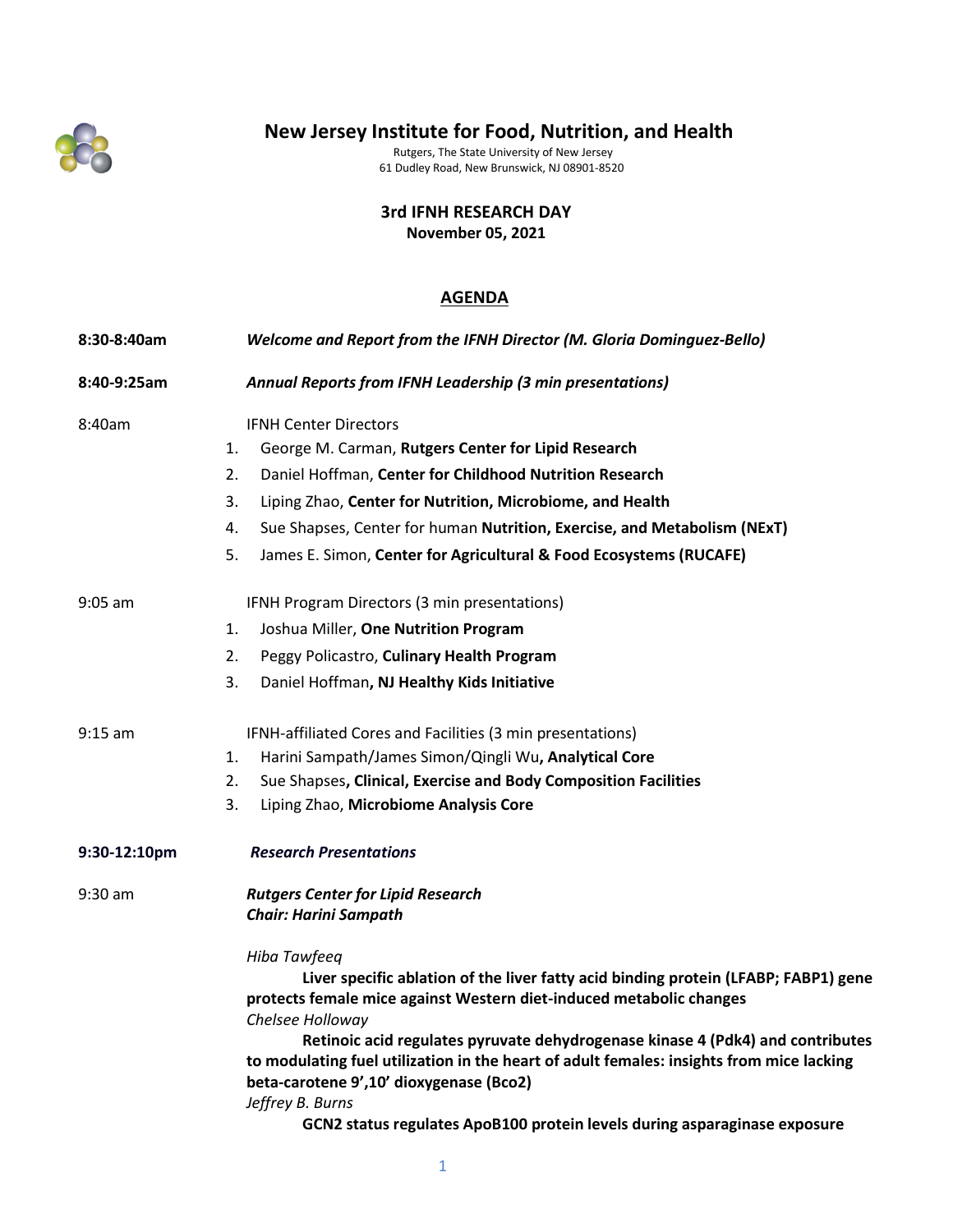| <b>RUTGERS</b>                                          |
|---------------------------------------------------------|
| New Jersey Institute for Food,<br>Nutrition, and Health |

|            | Zakiyah Henry                                                                                 |
|------------|-----------------------------------------------------------------------------------------------|
|            | Tissue-specific role of FXR functionality in the development of NASH in female                |
|            | mice                                                                                          |
|            | Hussein Erguven                                                                               |
|            | <b>Oxidative stress-sensing functional lipids</b>                                             |
| $10:00$ am | <b>Center for Childhood Nutrition Research Presentations</b>                                  |
|            | <b>Chair: Daniel Hoffman</b>                                                                  |
|            | Nurgul Fitzgerald                                                                             |
|            | Food intake patterns among elementary school children in New Brunswick<br>Abigail David       |
|            | Grow. Prepare. Eat.                                                                           |
|            | <b>Alison Brown</b>                                                                           |
|            | <b>Virtual Nutrition Education during COVID-19 Pandemic</b>                                   |
|            | <b>Emily Barrett</b>                                                                          |
|            | Leveraging pregnancy cohorts to study children's health and development                       |
|            | Mark McGovern                                                                                 |
|            | <b>Lifecycle Effects of Inequality</b>                                                        |
| $10:35$ am | <b>Center for Nutrition, Microbiome and Health</b>                                            |
|            | <b>Chair: Liping Zhao</b>                                                                     |
|            | <b>Haipeng Sun</b>                                                                            |
|            | Grain consumption affects the microbiome structure during pregnancy                           |
|            | Diana Roopchand                                                                               |
|            | <b>Plant bioactives and metabolic health</b>                                                  |
|            | Max Haggblom                                                                                  |
|            | Sponge microbiome                                                                             |
|            | Rebecca Brittain                                                                              |
|            | Wild orangutan gut microbiota across a fluctuating and unpredictable<br>nutritional landscape |
|            | Gary Guojun Wu                                                                                |
|            | Seesaw-networked Guilds as a Common Microbiome Signature for Human<br><b>Diseases</b>         |
| $11:05$ am | <b>Center for Nutrition, Exercise and Metabolism</b>                                          |
|            | <b>Chair: Sue Shapses</b>                                                                     |
|            | <b>Traci McCarthy</b>                                                                         |
|            | Fetal Heart Rate and Blow Flow Changes During Resistance Exercise                             |
|            | Jordan Levy                                                                                   |
|            | General Control Non-Derepressible 2 is Required to Maintain Core Body                         |
|            | Temperature and Whole-Body Metabolism During Acute Cold Stress                                |
|            | Ogilvie, Anna                                                                                 |
|            | Dietary sources of endotoxin: methodology and implications                                    |
|            | Mateo Leganes-Fonteneau                                                                       |
|            | Effects of resonance breathing on cardiac interoception                                       |

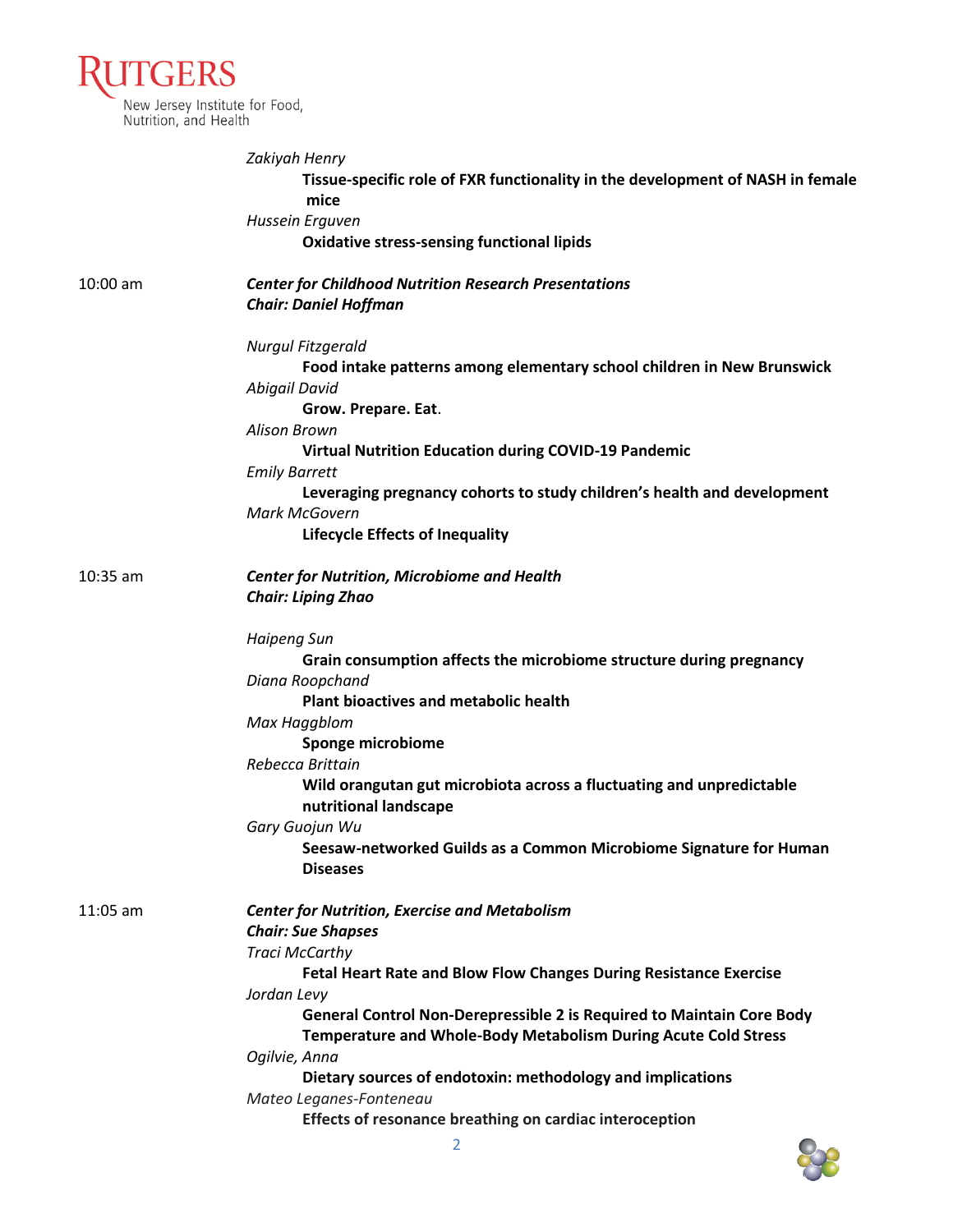

| 11:40am | <b>Center for Agriculture &amp; Food Ecosystems (RUCAFE)</b><br><b>Chair: James E. Simon</b>                                    |
|---------|---------------------------------------------------------------------------------------------------------------------------------|
|         | <b>Emily Merchant</b>                                                                                                           |
|         | Traditional and indigenous foods for food security and food sovereignty                                                         |
|         | Shauna Downs                                                                                                                    |
|         | The influence of food environments on food security resilience during the                                                       |
|         | COVID-19 pandemic: an examination of urban and rural differences in Kenya                                                       |
|         | Xenia Morin and AJ Both                                                                                                         |
|         | A teaching and research garden for sustainable and edible crop production                                                       |
|         | Dena Seidel                                                                                                                     |
|         | Fields of devotion: Using storytelling and digital filmmaking as a vehicle for<br>research translation and community engagement |
| 12:10   | <b>Closing remarks from the IFNH Director (M. Gloria Dominguez-Bello)</b>                                                       |

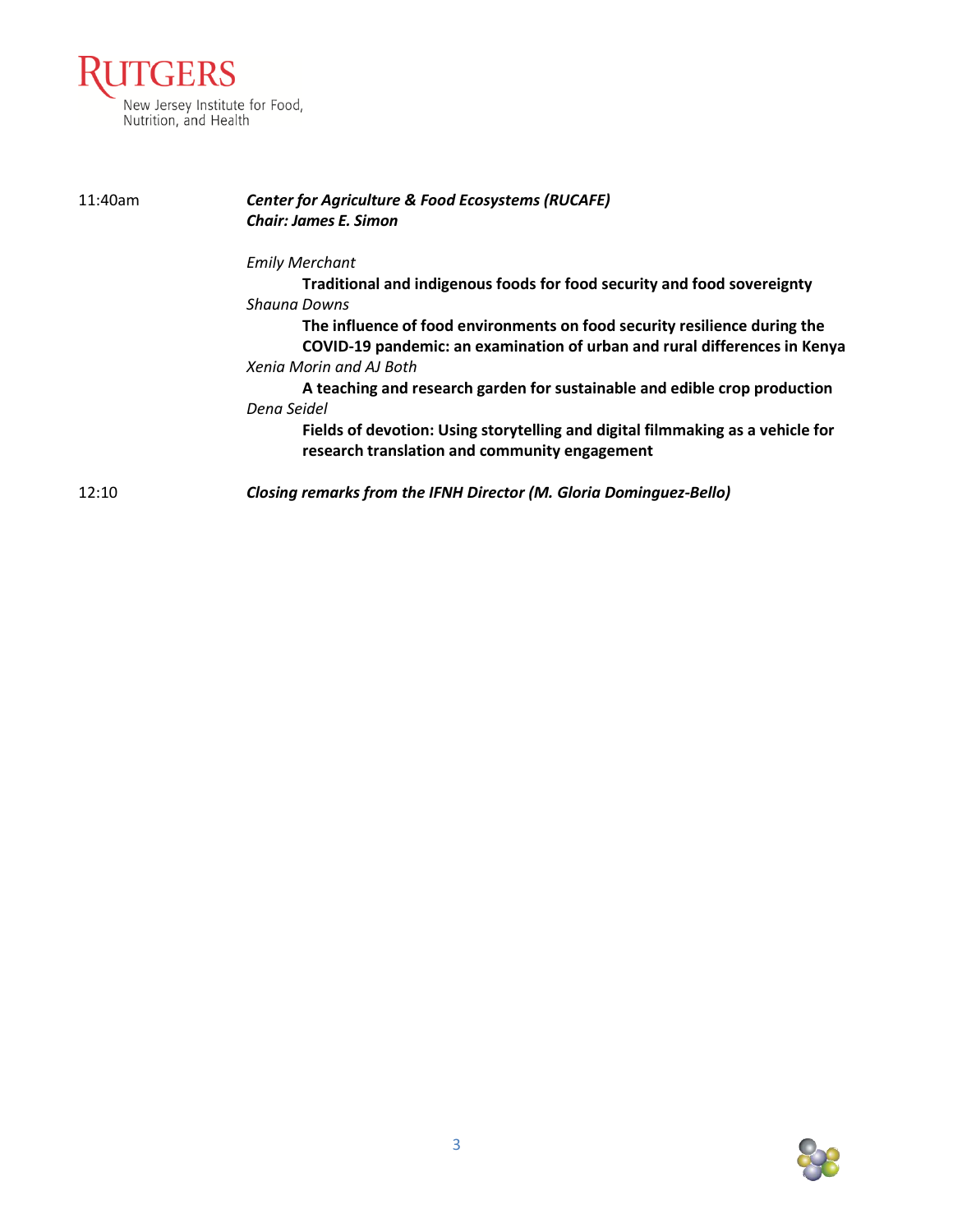# New Jersey Institute for Food, Nutrition, and Health

### **BIOS**

# **Carman, George M., PhD. Director, Rutgers Center for Lipid Research**

Dr. Carman is the Board of Governors Professor of Food Science and Founding Director of the Rutgers Center for Lipid Research, New Jersey Institute for Food, Nutrition, & Health. He received his B.A. degree from William Paterson University, M.S. degree from Seton Hall University, and Ph.D. degree from the University of Massachusetts. His postdoctoral training was at the University of Texas Medical School in Houston. Dr. Carman's laboratory is recognized internationally for its work on the biochemical and molecular characterization of phospholipid metabolism/signaling in the yeast *Saccharomyces cerevisiae*. He has authored over 200 refereed publications and has written several review articles on phospholipid metabolism and on its regulation. Dr. Carman is a Fellow of the American Academy of Microbiology, and is the recipient of the Avanti Award in Lipids-American Society for Biochemistry and Molecular Biology (ASBMB), Supelco/Nicholas Pelick Research Award-American Oil Chemists Society, Faculty Mentor of the Year Award-Compact for Faculty Diversity, Chancellor's Award Lectureship in Neuroscience-LSU School of Medicine, Journal of Lipid Research Lectureship Award, Selman A. Waksman Honorary Lectureship Award, Rutgers University Board of Trustees Award for Excellence in Research, and the New Jersey Agricultural Experiment Station Research Excellence Award. He is a former chair and organizer of the Gordon Research Conference on Lipid Metabolism and the Keystone Symposium on Lipid Second Messengers and served as chair of the ASBMB Program Planning Committee and the ASBMB Meetings Committee. He served as President of the Theobald Smith Society, the New Jersey branch of the American Society for Microbiology, and served on the Physiological Chemistry and the Biochemistry and Biophysics of Membranes Study Sections of the National Institutes of Health and served as Associate Editor of the Journal of Biological Chemistry. Dr. Carman currently serves as an Associate Editor of the Journal of Lipid Research and Executive Editor of Analytical Biochemistry.

#### **Dominguez-Bello, Maria Gloria, PhD. Director, NJ Institute for Food, Nutrition, and Health**

Dr. Dominguez-Bello is the Henry Rutgers Professor of Microbiome and Health at Rutgers University, affiliated to the Department of Biochemistry and Microbiology, and to the Department of Anthropology. She is also the interim Director of the Institute for Food Nutrition and Health (IFNH). She is a Fellow of the American Academy of Microbiology, and of the Infectious Disease Society of America (IDSA), and has been a member of the Editorial Board or a reviewer at several scientific journals, and invited reviewer at funding entities, including NSF, NIH, and different Foundations. She has published extensively on vertebratemicrobial symbiosis, acquisition and development of the human microbiome, effects of antimicrobial modern practices on the microbiome, and strategies for restoration. She works on gradients of urbanization in South America and Africa, through global synergistic collaborations. She is leading the global initiative of the Microbiota Vault, to preserve the diversity of the microbes relevant to human health.

#### **Hoffman, Daniel J., PhD. Director, Center for Childhood Nutrition Research**

Dr. Hoffman received his PhD in Nutritional Biochemistry and Physiology in 1999 from the Tufts University Friedman School of Nutrition Science and Policy, completed post-doctoral training at Columbia University and is now an Associate Professor in the Departments of Nutritional Sciences and Epidemiology and the Director of the Center for Childhood Nutrition Research (CCNR). Dr. Hoffman's area of expertise is energy metabolism, body composition, and international nutrition. As the director of the CCNR, Dr. Hoffman is responsible for coordinating interdisciplinary research on childhood nutrition as well as managing program development for a Robert Wood Johnson Foundation initiative and the Rutgers Program in International Nutrition. The focus of Dr. Hoffman's research program is to study the relationship between poor growth in childhood and the development of chronic diseases in adulthood. To accomplish this, Dr. Hoffman directs or collaborates on research projects in Brazil and Mexico to better understand how poor growth early in life influences metabolism and body composition later in life as potential risk factors for chronic diseases. In

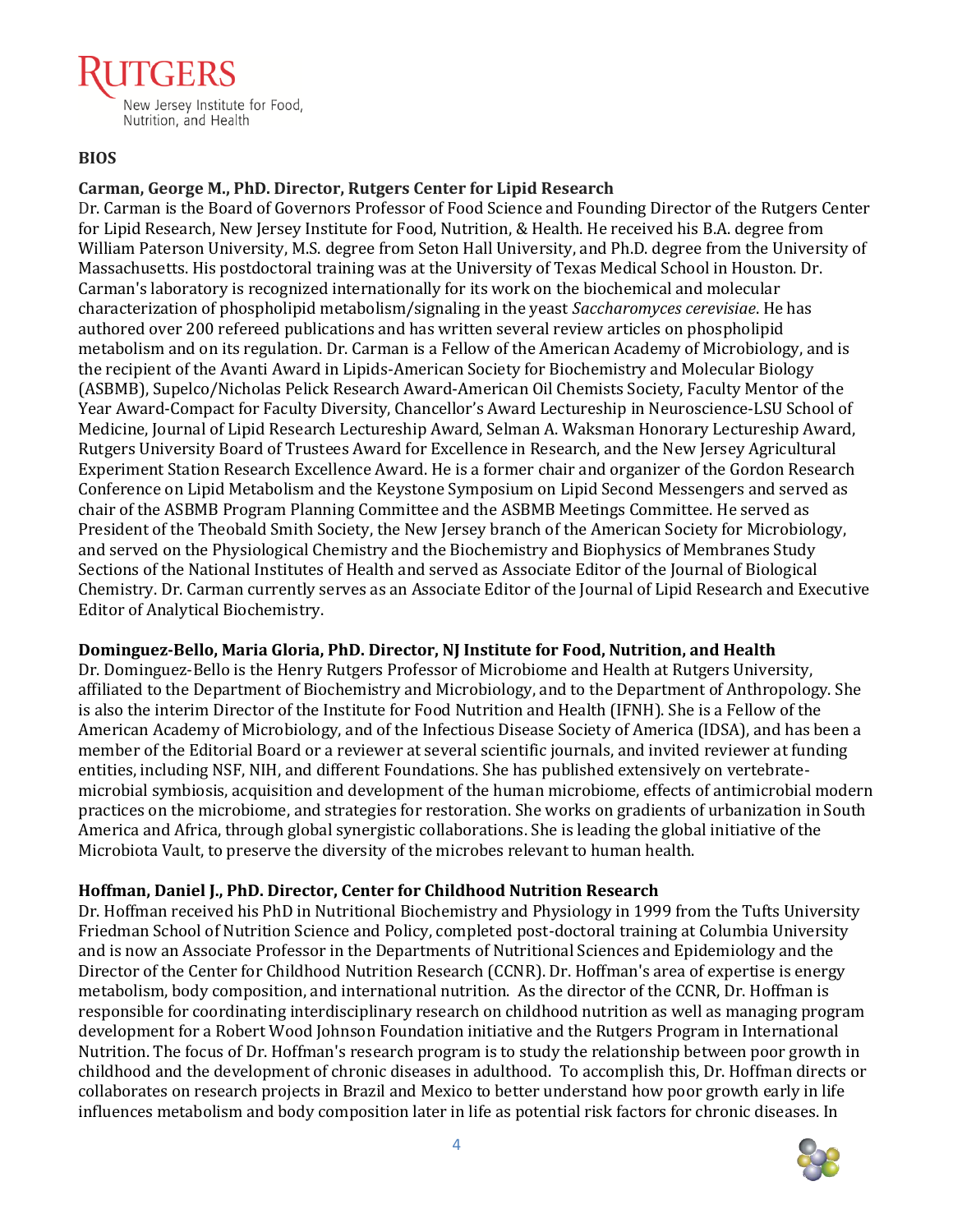

addition, Dr. Hoffman is a Co-Principal Investigator of a project in Kenya and Zambia to evaluate the impact of increased intake of African-Indigenous Vegetables on dietary diversity and health in rural households. An author of numerous papers and chapters on energy metabolism, body composition, and pediatric nutrition, Dr. Hoffman is also the Deputy Editor of the British Journal of Nutrition and Public Health Nutrition and a member of the Editorial Board of <u>Journal of Nutrition</u> and Annals in Human Biology. Aside from academic work, Dr. Hoffman is an expert consultant to the International Atomic Energy Agency of the United Nations where he provides advising on nutrition-related projects using stable isotopes.

#### **Miller, Joshua, PhD. Director, One Nutrition**

Dr. Miller is Professor and Chair of the Department of Nutritional Sciences in the School of Environmental and Biological Sciences at Rutgers and is the coordinator of the IFNH One Nutrition program. Dr. Miller's primary expertise is in B vitamins (folate, vitamin B12, vitamin B6, riboflavin) and one-carbon metabolism. His research focuses on the influences of B vitamins and related metabolites on cognitive function and risk of Alzheimer's disease and dementia in older adults. He also has research interests in novel strategies for assessing vitamin B12 status and absorptive capacity, and the influence of riboflavin on blood pressure in individuals genetically predisposed to hypertension. His work has been funded by the NIH, the American Cancer Society, and the Breast Cancer Research Programs of the State of California and the U.S. Department of Defense.

#### **Policastro, Peggy, PhD, RDN. Director, Culinary Health Program**

Dr. Policastro is the Director of the Culinary Health Program at the IFNH. Dr. Policastro works with children and adolescents using Behavioral Economics to nudge individuals towards healthier food choices. Dr. Policastro is a Registered Dietitian who was named the 2012 Academy of Nutrition and Dietetics Nutrition Educator of the Year, recipient of 2016 Mary Abbott Hess Award for Recognition of an Innovative Food/Culinary Effort and was recently named 2020 Top Women in Metro New York Foodservice & Hospitality-Education Category. She directs the IFNH Student Ambassador Program and was named 2018 Rutgers University Student Supervisor of the Year. Dr. Policastro works closely with Chefs to institute Menus of Change principles and is an active member of the Menus of Change University Research Collaborative where she holds the position of Chair of the Research Working Group. Peggy holds a PhD in Interdisciplinary Studies-Nutritional Science and Psychology from Rutgers University

#### **Sampath, Harini, PhD. Co-Director, Bioanalysis and Metabolomics Core**

Dr. Sampath is an Assistant Professor in the Department of Nutritional Sciences and the New Jersey Institute for Food, Nutrition, and Health, at Rutgers University. In her work, she uses her training in Biochemical and Molecular Nutrition to identify nutritionally and genetically-modified pathways leading to metabolic diseases such as type 2 diabetes and cardiovascular disease. Her work is funded by the NIH, the Marie-Curie Foundation, and the American Heart Association and has been published in numerous journals including the Journal of Biological Chemistry, the American Journal of Physiology, Cell Metabolism, and Endocrinology. Harini also serves on the Editorial Board of *Biochimica et Biophysica Acta – Molecular and Cell Biology of Lipids* and on the Steering Committee for the International Conference on the Bioscience of Lipids (ICBL). Harini received her Ph.D. from the University of Wisconsin-Madison in 2008 and her B.S. from the University of New Hampshire in 2002.

#### **Simon, James, PhD. Director, Center for Agriculture and Food Ecosystems (RUCAFE)**

Dr. Simon serves as the Director of the Center for Agricultural Food Ecosystems (RUCAFE), whose mission is to bring a uniquely diverse and holistic approach to researching food systems and designing innovative and culturally appropriate methods to sustainably nourish our growing human population in balance within our global ecosystems. Simon, a Distinguished Professor of Plant Biology, also serves as Director of the New Use Agriculture and Natural Plant Products Program (NUANPP), SEBS, which seeks to identify new crop

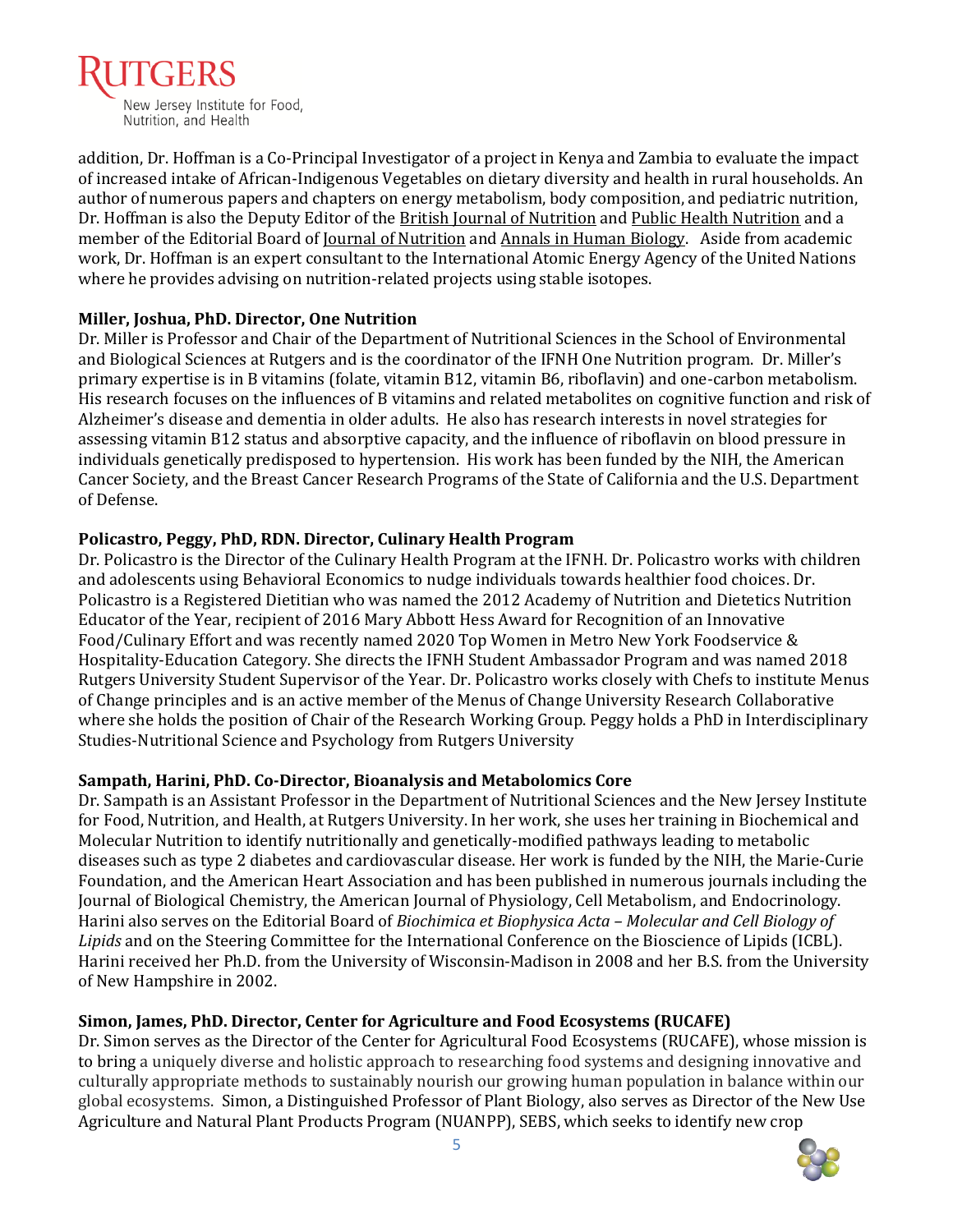

opportunities, new applications of bioactive and nutritious plant compounds and new products from fruits, vegetables, herbs and marine organisms. Simon's research programs are funded by the NIH, USDA, USAID and State Department and focus on food systems, improving food security and using agriculture as key economic driver to improve income generation and human capacity development. As a plant biologist, Simon's expertise is also in plant genetics and breeding for disease resistance, nutrition, and flavor; community development; food safety and quality control. He has earned many national and international awards including The Chancellor's Award for International Impact, Distinguished Service to Agriculture Award, Special Service Award, Association for International Agriculture & Rural Development, Recipient of the International Excellence Award for Scientific Excellence in a USAID Collaborative Support Research Program, Board for International Food Agricultural Development, USAID, and other industry and academic awards for research excellence and impact. Internationally, Simon developed market-first, science-driven models of commercialization to improve food security and income generating opportunities for vulnerable populations that over time led to research projects around the world with a focus in sub-Saharan Africa. Simon's strength and interest is in bringing together multi-disciplinary teams of faculty, universities and the public and private sector into strategic partnerships that build new or strengthen food ecosystems.

**Shapses, Sue, PhD, RDN. Director for the Center for human Nutrition, Exercise and Metabolism (NExT)** Dr. Shapses is the Director for the Center for Human Nutrition, Exercise and Metabolism at the Rutgers

Institute for Food, Nutrition, Health, a Professor in the Department of Nutritional Sciences, and an Adjunct Professor in the Department of Medicine, Rutgers-RWJ Medical School. She received her doctoral training from Columbia University (IHN) followed by postdoctoral training at Albert Einstein College of Medicine (Critical Care Medicine), Columbia University (Orthopaedic Biochemistry) and experience in the Department of Endocrinology, University of Sydney, Australia. Dr. Shapses has served on the Institute of Medicine committee to develop the current Dietary Reference Intakes for vitamin D and calcium. She serves on the Clinical Advisory committee for the National Aeronautics Space Administration preservation of skeletal bone health in NASA astronauts. Dr. Shapses devotes time to serve as Associate Editor for the *Am. J. Clin. Nutr*., and as Editor for Nutrition, Exercise & Lifestyle Section of *Current Osteoporosis Reports*. Dr. Shapses teaches undergraduate and graduate students and works closely with trainees on clinical and translational projects. Dr. Shapses' has received awards from NIH, USDA, NASA, Foundations, and industry support with research emphasizes the endocrine regulation of obesity and osteoporosis using caloric restriction and micronutrients to study gastrointestinal absorption and bone metabolism. Studies also address dietary protein and quality, with a new focus on food endotoxin and its inflammatory potential.

#### **Wu, Qingli, PhD**. **Co-Director, Bioanalysis and Metabolomics Core**

Dr. Wu is the co-Director of the new Bioanalysis and Metabolomics Core in the IFNH and the New Use Agriculture and Natural Plant Products Program. As an Associate Research Professor, Department of Plant Biology his expertise is in natural products chemistry and bioanalysis for bioavailability and metabolomics. Dr. Wu's research focuses on discovering new applications of bioactive and nutritious plant compounds and new products from botanicals. Wu has served as co-PI with in several national NIH consortium leading work in quality control and bioanalysis for the botanical/bioanalysis cores of different NIH/NCCAM programs, (i) Purdue University and University of Alabama National Botanical Center on Age Related Diseases (2000- 2010); (ii) NIH Center of Excellence for Research on Complementary and Alternative Medicine for Alzheimer's disease on the protective roles provided by grape derived polyphenolic compounds (2007- 2012) and (iii) NIH Centers for Advancing Research on Botanicals and Other Natural Products (CARBON) Program "Dietary Botanicals in the Preservation of Cognitive and Psychological Resilience" (2015-2021) and most recently the new U19 NIH CARBON program, "Influence of Dietary Botanical Supplements on Biological and Behavioral Resilience" the latter three led by Mt. Sinai Medical School, and is a co-PI with Nick Bello for an NIH R01 titled "Effects of raspberry ketone on body weight and metabolic outcomes in obesity" (2017- 2022).